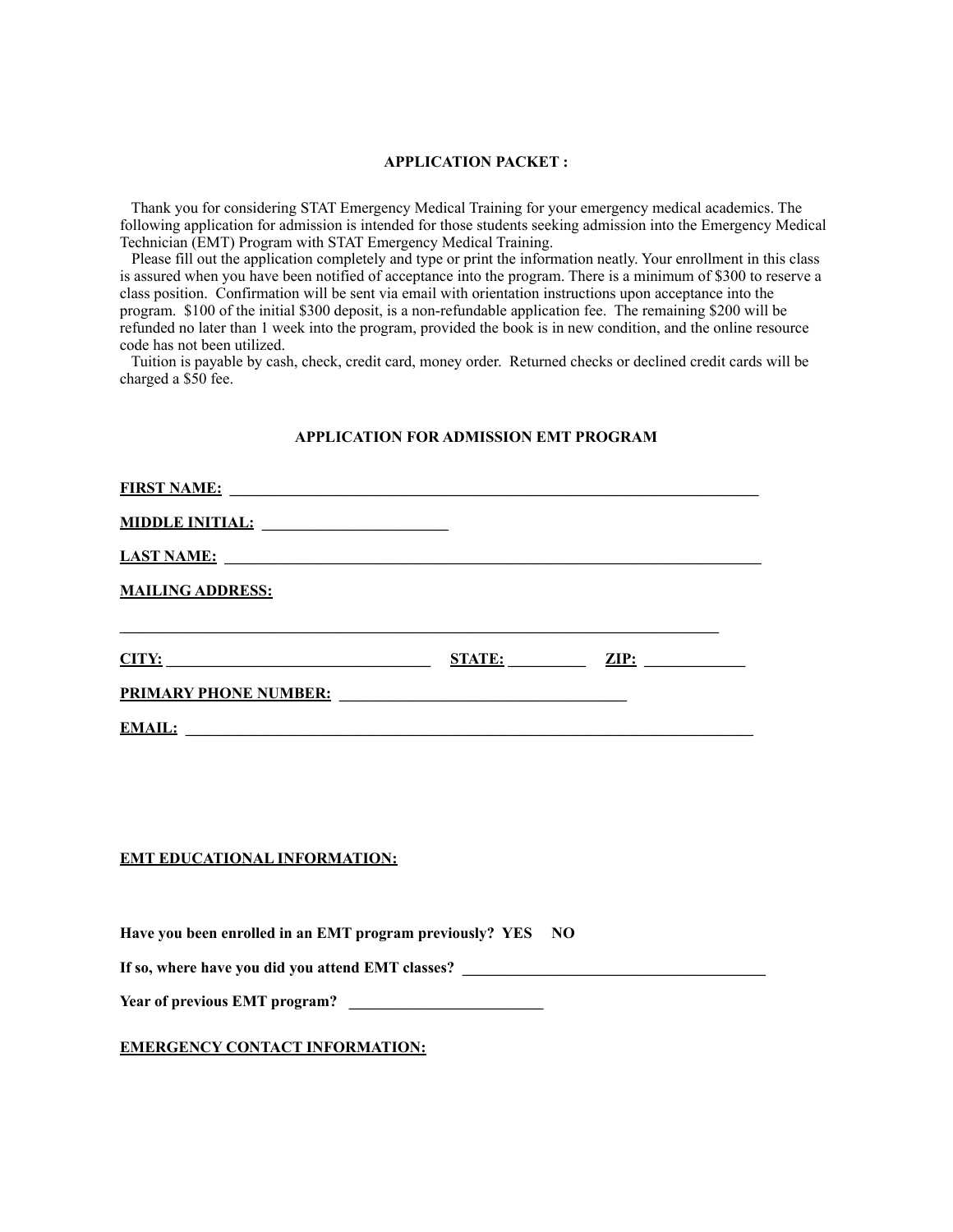| NAME<br>. <b>. . .</b> . |  |  |  |
|--------------------------|--|--|--|
|                          |  |  |  |

**RELATIONSHIP: \_\_\_\_\_\_\_\_\_\_\_\_\_\_\_\_\_\_\_\_\_\_\_\_\_\_\_\_\_\_\_\_\_\_\_\_\_**

**PHONE #:** 

# **How did you hear about our EMT program? OUTSIDE BILLBOARD SIGN WEBSITE REFFERAL CLASSIFIED AD OTHER \_\_**

# **MASSACHUSETTS OFFICE OF EMERGENCY MEDICAL SERVICES (OEMS) & NATIONAL REGISTRY OF EMERGENCY MEDICAL TECHNICIANS (NREMT) EMT BASIC TRAINING DESCRIPTIONS/REQUIREMENTS**

#### Per the Massachusetts OEMS:

The Basic training program for Emergency Medical Technicians (EMTs) has an overall objective to improve the quality of pre-hospital emergency care rendered to victims of accidents and sudden illness. As such, the course develops skills in symptom recognition and in all emergency care procedures and techniques currently considered to be within the responsibilities of an EMT providing emergency medical care with an ambulance service. The course consists of 33 lessons involving 100 hours of classroom and field training, plus 10 hours of in-hospital observation and training for a total program of 110 hours. These specified training times are minimal; actual training time (including clinical experiences) is expected to range from the minimum of 110 hours to 150 hours or more depending on individual sponsor requirements and student needs. The curriculum follows the Federal Department of Transportation guidelines and is taught by a state approved EMT Instructor/Coordinator.

This course has been developed for all individuals desiring to perform emergency medical care with an ambulance service. No prior experience or training is required of the course applicant. The applicant, in order to be eligible for the state EMT certification examination **must**:

- be able to read, understand and communicate in English;
- be 18 years of age;
- be free from addiction to alcohol or any drug;
- be able to lift and carry 125 pounds; and
- be free from any physical or mental defect or disease which might impair his/her ability to provide emergency care within the scope of the EMTs training and responsibilities, or which might jeopardize the health of another member of the class.

#### The student must also successfully complete the Basic EMT course including 100% attendance.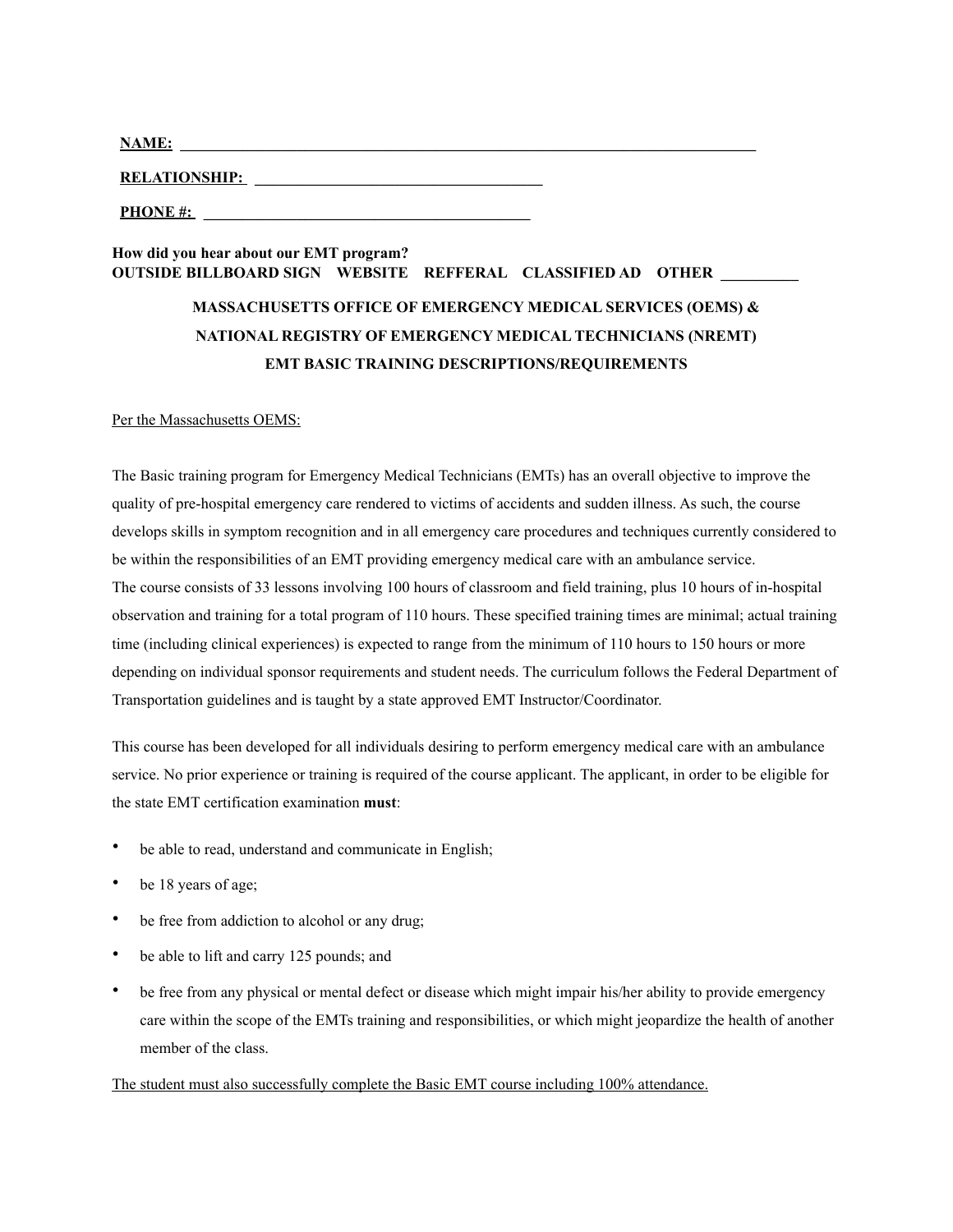If you are planning to become a certified Emergency Medical Technician in Massachusetts, you must be sure that the training you attend is accredited by the Massachusetts Office of Emergency Medical Services. Each individual course must be approved, in writing, even if the institution has provided Basic EMT courses in the past.

If you are interested in obtaining some emergency medical care (first aid) training, but do not intend to become involved as a professional EMT, it may be more appropriate for you to investigate the emergency first aid courses being offered by the [American Red Cross](http://www.redcross.org/) or the [National Safety Council.](http://www.nsc.org/) Call your local chapter for information on first aid courses in your area.

#### Per the NREMT:

Individuals applying for Emergency Medical Technician (EMT) certification must meet the following requirements:

- 18 years of age or older.
- Successful completion of a state-approved Emergency Medical Technician (EMT) course that meets or exceeds the National Emergency Medical Services Education Standards for the Emergency Medical Technician. You must have completed the course within the past two years. Your Program Director must verify your successful completion of the course on the NREMT website.

If your initial Emergency Medical Technician (EMT) educational program was completed more than two years ago and you are currently state licensed at the EMT level, you must submit documentation verifying completion of a state-approved EMT refresher course or 24 hours of equivalent continuing education topic hours within the past two years.

- If your EMT state license has lapsed or your NREMT certification has lapsed for more than two years, see the EMT Re-Entry Policy
- If you have never held a state license as an EMT or NREMT certification and it has been more than two years from the completion of your EMT course, you must complete an entire state-approved EMT course prior to applying for National Certification.
- Verification from the Program Director that you hold a current CPR-BLS for Healthcare Providers or equivalent credential and have demonstrated competence in Emergency Medical Technician (EMT) skills.
- Successful completion of a state-approved Emergency Medical Technician (EMT) psychomotor exam.

#### **COURSE DESCRIPTION, TUITION, AND FEES**

COURSE COMPONENTS: Approximately 150 hours training program includes, but is not limited to, lectures, hands-on

application, skills labs, simulations, and interactive training equipment, such as:

- AHA CPR Certification
- Airway Management & Oxygen Therapy
- Anatomy and Physiology
- Cardiac Arrest with use of an Automated External Defibrillator
- Cardiovascular & Respiratory Emergencies
- Fractures & Spinal Injuries
- Medical & Traumatic Emergencies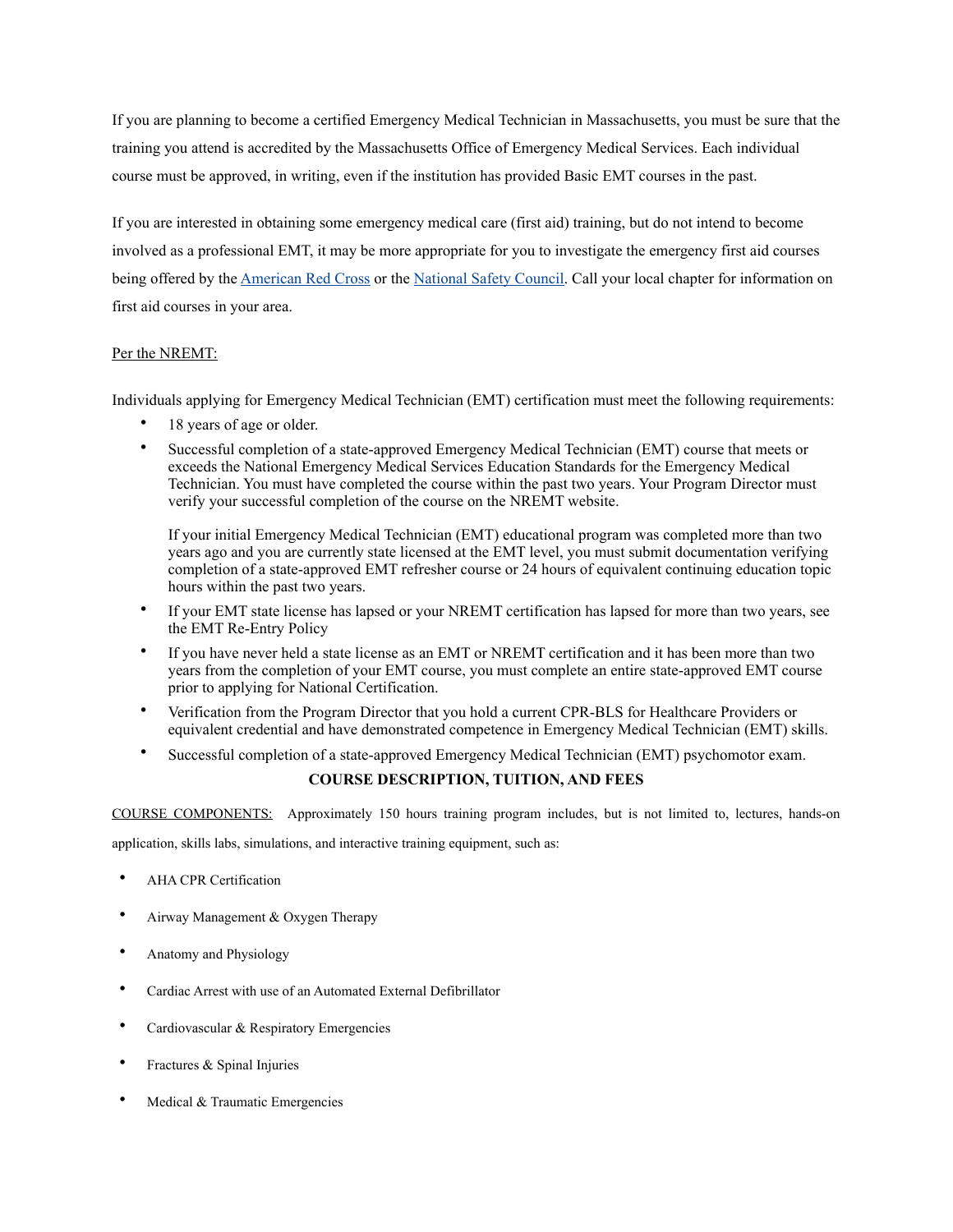- Pharmacology
- **Transport Operations**
- Trauma & Bleeding & Shock

The cost of the EMT program at STAT Emergency Medical Training is \$1250 and includes the following:

- **Textbook**
- Online resource code associated with the textbook
- AHA CPR certification
- 10 hours internship ambulance ride time with the town of Dartmouth 911 rescue
- NREMT written examination preparation
- Massachusetts state practical examination preparation

The cost of the program does NOT include the following:

- NREMT written examination (\$80 per exam taken within 1 year of course completion)
- Massachusetts state practical examination (\$200 due at the time of testing approx. 1-2 weeks after course completion)
- State registration fee (varies per state, for example, Massachusetts is \$150)

\*\*NOTE: EXAM FEES MAY CHANGE WITHOUT INSTRUCTOR PRIOR KNOWLEDGE

#### **PROGRAM POLICIES**

- The student is to maintain professional appearance and behavior throughout didactic and clinical training. Lack of appropriate conduct will result in expulsion from the program, without a refund. This includes, but is not limited to, stealing, cheating, and breach of a patient's confidentiality and privacy.
- 100% attendance is mandatory.
- Absenteeism in excess of two weekday classes or one Saturday class, shall result in the student's dismissal from the program, without a refund. PRIOR approval of any excused class shall be determined by the lead instructor. It is the responsibility of the student to coordinate with the lead instructor regarding class makeup. Students will be expected to make up the hours missed within 2 weeks of returning to class.
- A weekday evening class will require 2 hours make up and a Saturday class will require 4 hours of makeup. A make-up assignment shall either consist of handwritten assignment(s) and online e-workbook assignment(s) based on the chapter(s) missed or early attendance before the next class(es), based on the instructors availability. EACH assignment is considered an hour time of make-up.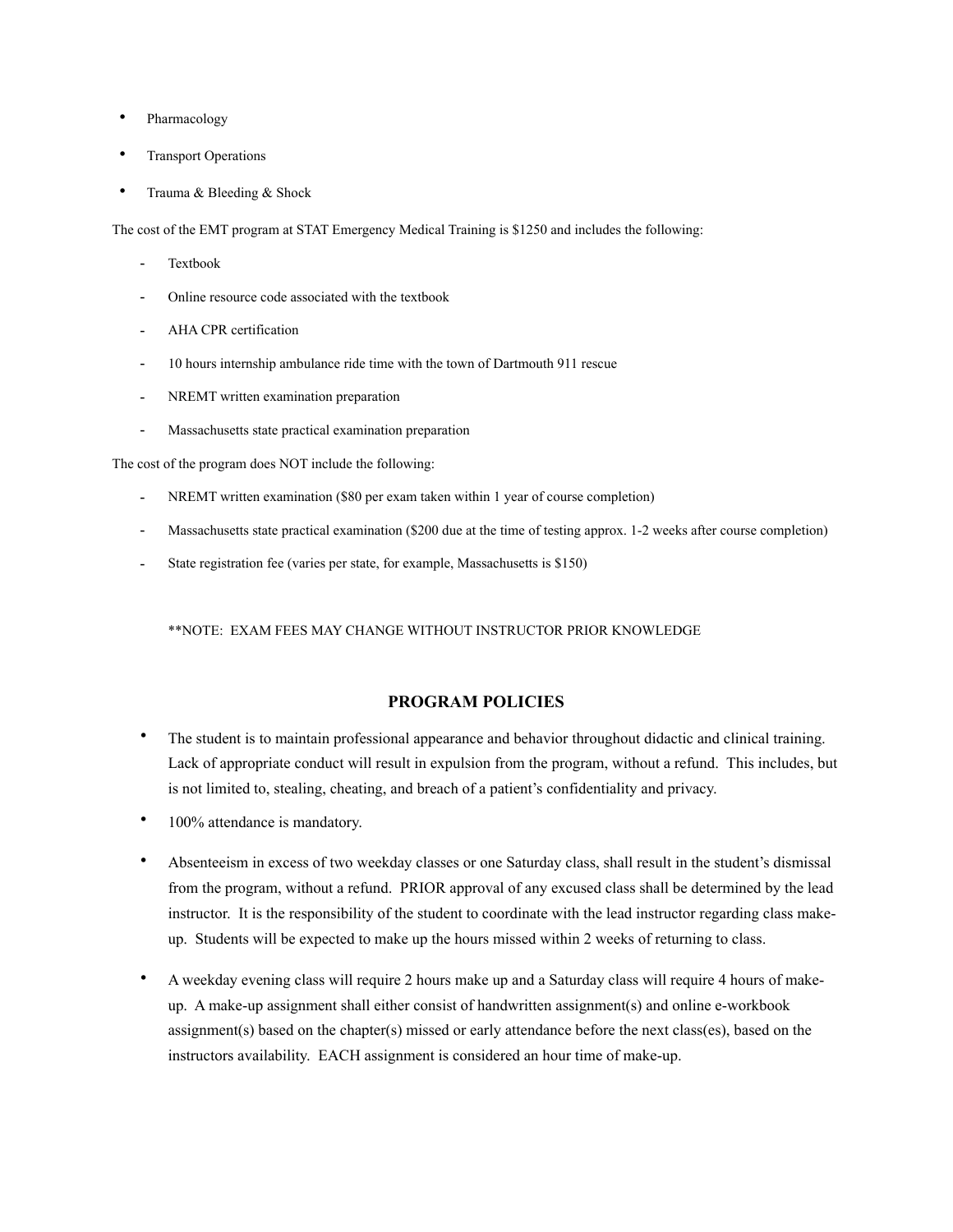- The attendance roster shall be distributed for student signatures at the start and end of each class. Students arriving 15 minutes after the start of class will NOT be allowed to sign the attendance roster as it is both disruptive for students to come in while the instructor is speaking and valuable information is often announced at the beginning of class. Students must sign the attendance roster with their own full and legal signature. Students who do not sign the roster will be considered absent and class make-up is required. Students MUST be present through the entire class to receive credit for attendance.
- The instructors and staff will make every effort to help a struggling student with subject matter(s) that the student is having difficulty with. The instructors will be available before class according to their personal schedule, for one-on-one academic assistance with the student. Students will also be encouraged to form "study groups" with other students to aid in their overall development and create a teamwork concept.
- Cell phone use or any form of social media is not permitted during the class lectures or class practicals. As a courtesy, please silence all cell phones. During allotted class breaks you are free to utilize cell phones and social media.
- Audio or video recording of class lectures or practical's is prohibited, unless prior approval due a student's learning disability.
- An ongoing evaluation of the student's academic performance is an integral part of the EMT training program. If failing or falling grades are present, then a written warning will be issued to the student and tutorial sessions will be offered. Shall the student not put forth the effort and commitment to raising his/ her grades, then the student will be asked to leave the program, without a refund. There are no probationary periods and the student will not be allowed to re-enter the program.
- Grading for students consists of multiple quizzes and tests, averaged together. The quiz average will count for 10% of the final grade, quarterly Written test examinations will count for 15%. The remaining percentages are divided accordingly to achieve a final grade: 25% Written Midterm, 25% Written Final, 25% Final Practical
- For successful completion of the EMT program, a student will need to have a final grade of 80% or greater.
- Students will be allowed to sit for the course final written and final practical exam only upon the following conditions:
	- a. Passed all major examinations
	- b. Maintained an overall quiz average of 70%
	- c. Has an overall course grade of 80%
	- d. Has a 100% attendance record with successful class make-up if needed
	- e. Successfully completed 10 hours of *optional* ambulance observation time with STAT Dartmouth
	- f. Successfully passed all final practical stations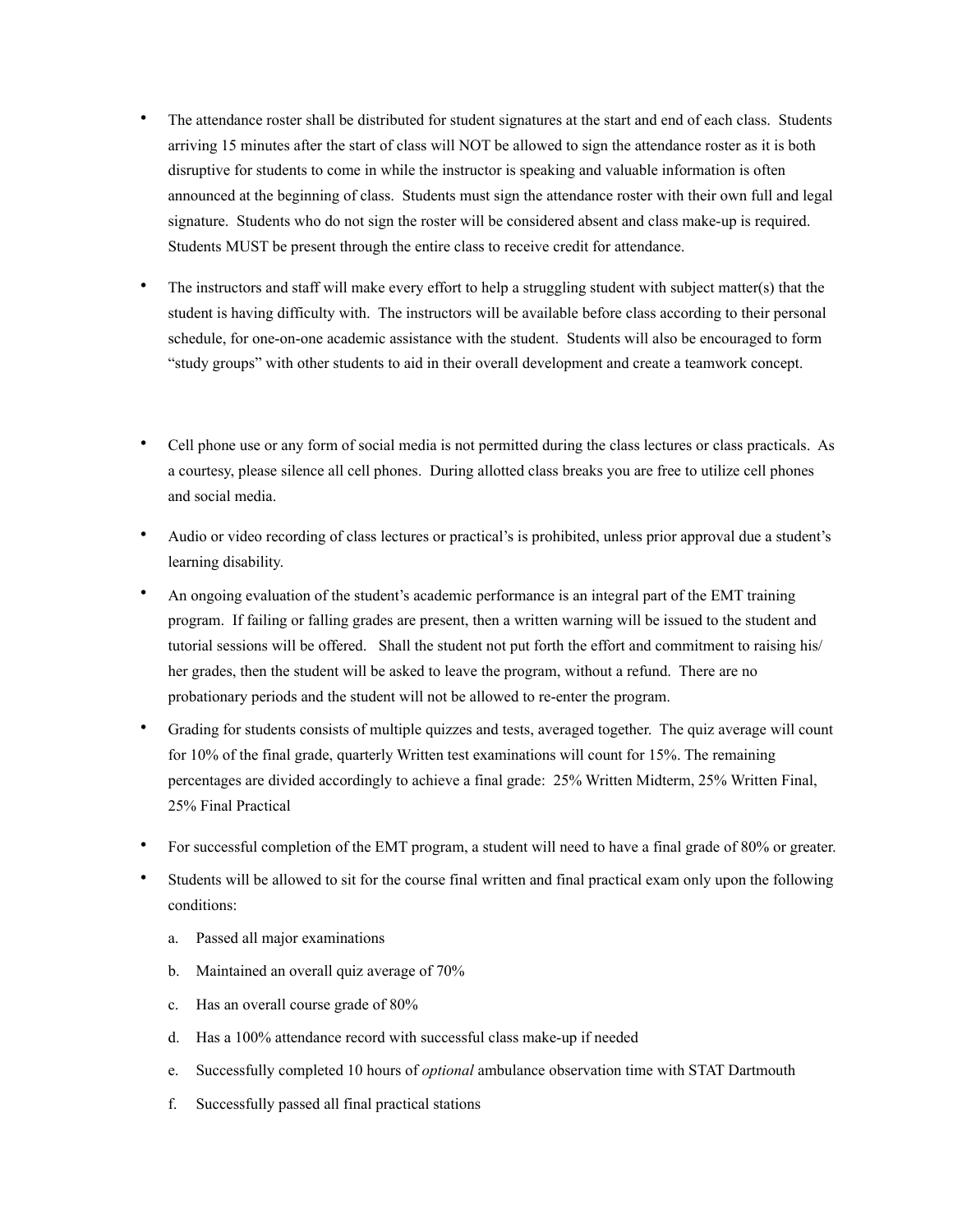g. Successfully completed AHA CPR/AED certification

**I hereby attests that I have fully read, reviewed, understand, and agree to the above listed text, "Massachusetts OEMS Basic EMT Training Description/Requirements," "Course Description, Tuition and Fees," "Program Policies," and maintain full personal responsibility to the information outlined in said paragraphs, specific for STAT Emergency Medical Training EMT Program.** 

**APPLICANT SIGNATURE: \_\_\_\_\_\_\_\_\_\_\_\_\_\_\_\_\_\_\_\_\_\_\_\_\_\_\_\_\_\_\_\_\_\_\_\_\_\_\_\_\_\_\_\_\_\_\_\_\_\_\_\_\_\_\_\_\_\_**

**APPLICANT PRINTED NAME: \_\_\_\_\_\_\_\_\_\_\_\_\_\_\_\_\_\_\_\_\_\_\_\_\_\_\_\_\_\_\_\_\_\_\_\_\_\_\_\_\_\_\_\_\_\_\_\_\_\_\_\_\_\_\_** 

SIGNATURE OF PARENT/GUARDIAN (IF UNDER 18 YRS):

PRINTED NAME OF PARENT/GUARDIAN (IF UNDER 18 YRS): \_\_\_\_\_\_\_\_\_\_\_\_\_\_\_\_\_\_\_\_\_\_\_\_\_\_\_\_\_

**DATE: \_\_\_\_\_\_\_\_\_\_\_\_\_\_\_\_\_\_\_\_\_\_\_\_\_\_\_\_\_\_\_\_\_\_\_\_\_\_\_\_\_\_**

# **LIABILITY WAIVER**

The EMT course, for which you are enrolled, may include physical strain, emotional stress, and the possibility of cross-contamination.

If you have a medical or cardiac history that may be aggravated by this course, then you must seek approval by your physician, prior to this course.

The undersigned applicant hereby agrees to assume the risks and dangers attendant to such activity, including but not limited to, property damage, and communicable diseases exposure, physical or psychological injuries, up to and including death.

STAT Emergency Medical Training and STAT/Southcoast EMS are not liable if you become ill and/or injured during the course of classes and/or ambulance ride time.

Due to potential unforeseeable hazards that may be encountered while enrolled in the EMT program with STAT Emergency Medical Training, it is recommended that each student maintain their own personal Medical Insurance coverage. Medical Insurance is not offered to students by STAT Emergency Medical Training; therefore, it must be purchased independently from an outside, third-party source.

## **PHOTO RELEASE**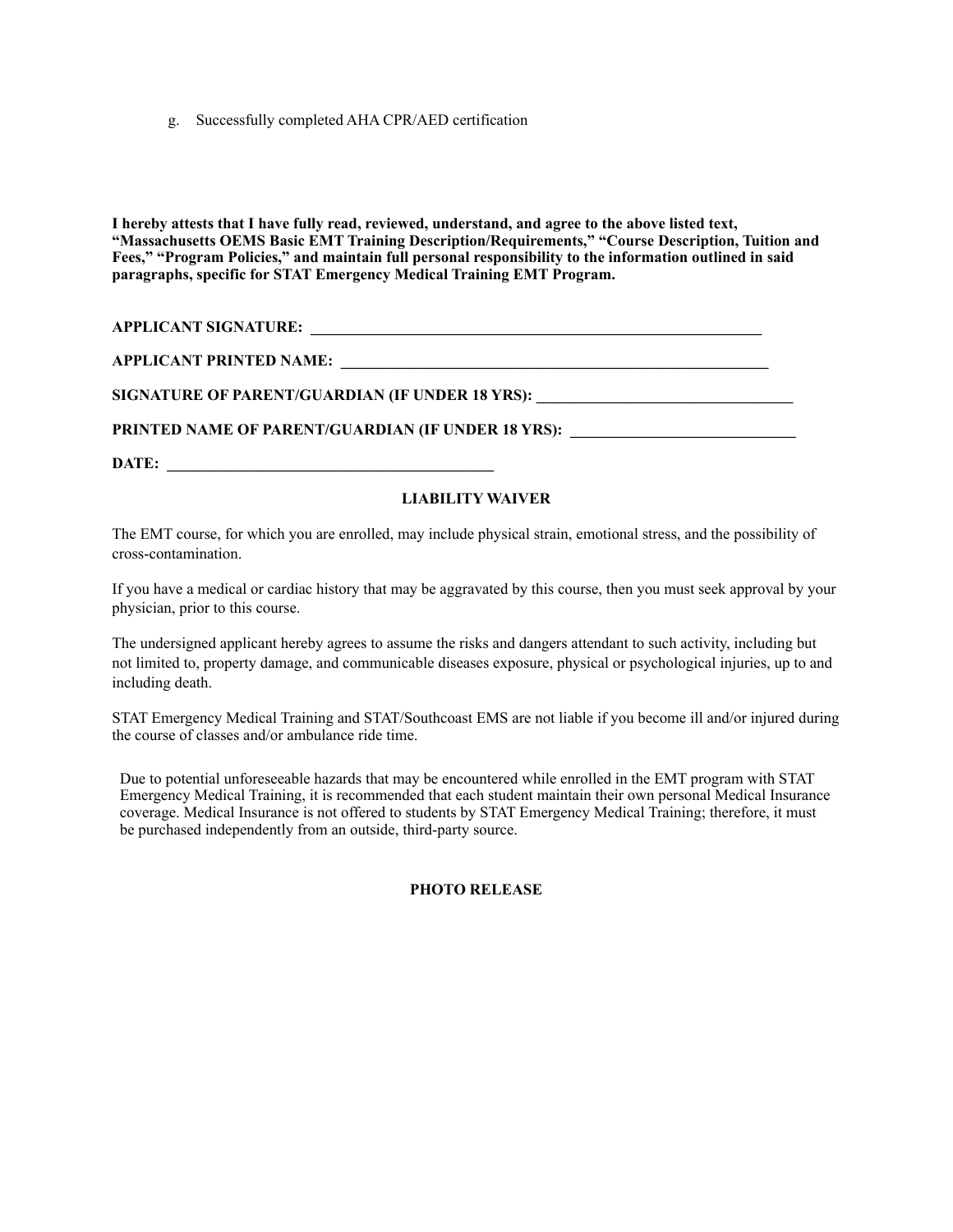I recognize that throughout my training program, there is the possibility that instructors from STAT Emergency Medical Training may photograph training sessions. I hereby grant STAT Emergency Medical Training and STAT/ Southcoast EMS, the right to take photographs of me in connection with the EMT course to which I am applying for admission. I authorize STAT Emergency Medical Training and STAT/Southcoast EMS to copyright, use, and publish the same in print and/or electronically.

I agree that STAT Emergency Medical Training and STAT/Southcoast EMS may use such photographs of me with or without my name and for any lawful purpose, including for example such purposes as publicity, illustration, advertising and Web content including social media sites (i.e. Facebook, twitter, etc.).

If you do not want to allow permission for your photograph to be used for publicity or advertising, please send a written notice to STAT Emergency Medical Training requesting that your photograph not be used. Please send your full name, address, telephone #, last 4 digits of your social security number, signature and start date of class to the program director.

#### **HIPAA**

Per the U.S. Department of Health and Human Services, the HIPAA Privacy Rule provides federal protections for individually identifiable health information held by covered entities and their business associates and gives patients an array of rights with respect to that information. At the same time, the Privacy Rule is balanced so that it permits the disclosure of health information needed for patient care and other important purposes.

 The Security Rule specifies a series of administrative, physical, and technical safeguards for covered entities and their business associates to use to assure the confidentiality, integrity, and availability of electronic protected health information.

More information regarding HIPAA can be found at:

www.hhs.gov/ocr/privacy/hipaa/understanding/index.html

As a student in the EMT program at STAT Emergency Medical Training, you will have access to information pertaining patient assessment, treatment, and transport for the sole purpose of educational training. You are required to hold all patient and/or institutional information in the strictest confidence at all times. It is a violation of federal law, punishable by a fine and/or possible jail time, to divulge patient information to anyone not directly involved in the care of that patient.

The discussion of any patient information outside of the classroom or internship setting is NOT permissible and will result in immediate dismissal from the program and the possibility of up to, but not limited to \$25,000 federal and/or state fines.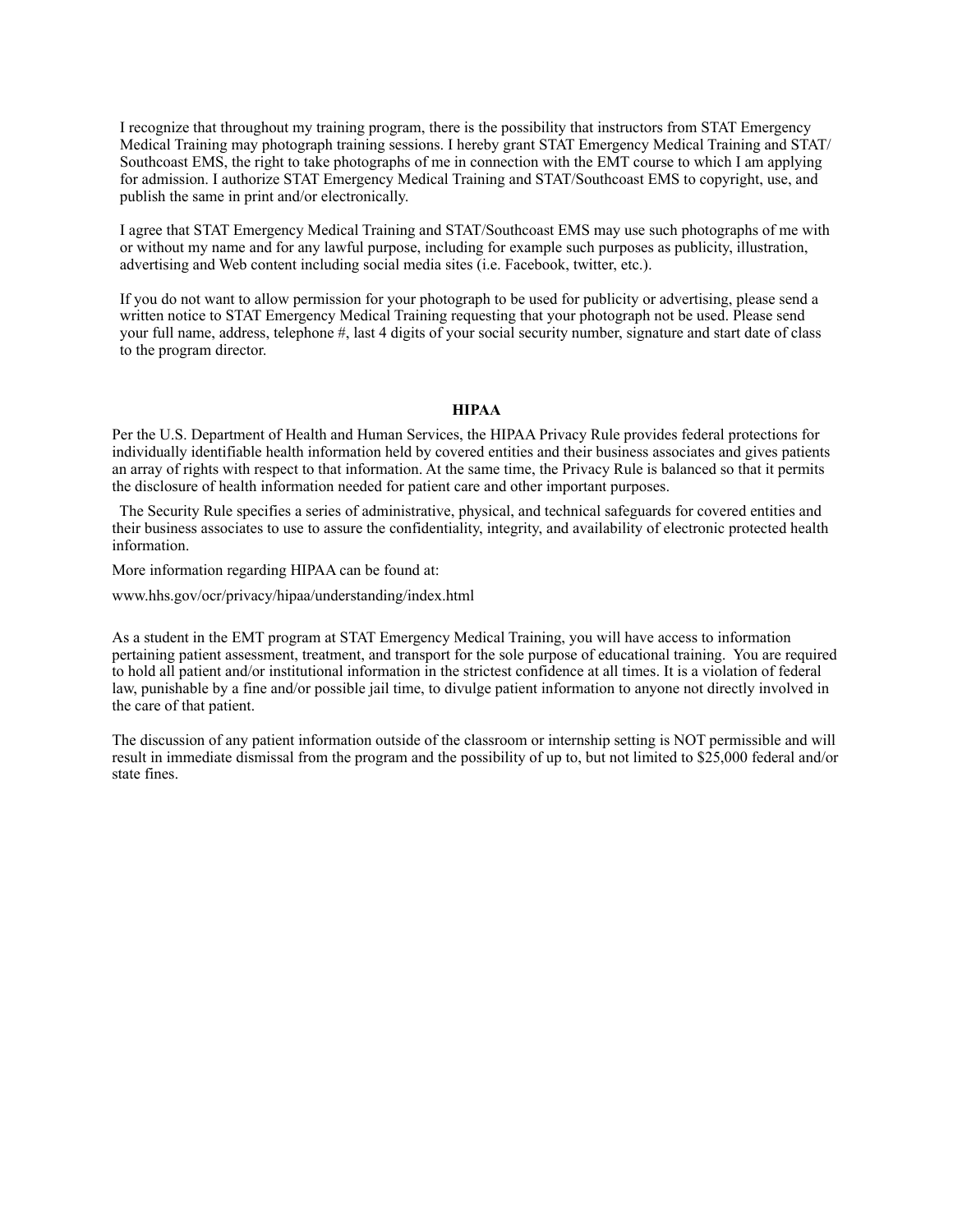**I hereby attest that I have fully read, reviewed, understand, and agree to the above listed text, "Liability Waiver," "Photo Release," and "HIPAA," specific for STAT Emergency Medical Training EMT Program. I maintain full personal responsibility to the information outlined in said paragraphs, as well as any accrued medical bills and/or medical disabilities.** 

**APPLICANT SIGNATURE: \_\_\_\_\_\_\_\_\_\_\_\_\_\_\_\_\_\_\_\_\_\_\_\_\_\_\_\_\_\_\_\_\_\_\_\_\_\_\_\_\_\_\_\_\_\_\_\_\_\_\_\_\_\_\_\_\_\_ APPLICANT PRINTED NAME: \_\_\_\_\_\_\_\_\_\_\_\_\_\_\_\_\_\_\_\_\_\_\_\_\_\_\_\_\_\_\_\_\_\_\_\_\_\_\_\_\_\_\_\_\_\_\_\_\_\_\_\_\_\_\_**  SIGNATURE OF PARENT/GUARDIAN (IF UNDER 18 YRS): \_\_\_\_\_\_\_\_\_\_\_\_\_\_\_\_\_\_\_\_\_\_\_\_\_\_\_\_\_\_\_\_ PRINTED NAME OF PARENT/GUARDIAN (IF UNDER 18 YRS): \_\_\_\_\_\_\_\_\_\_\_\_\_\_\_\_\_\_\_\_\_\_\_\_\_\_\_\_\_

DATE:



**FINANCIAL AGREEMENT**